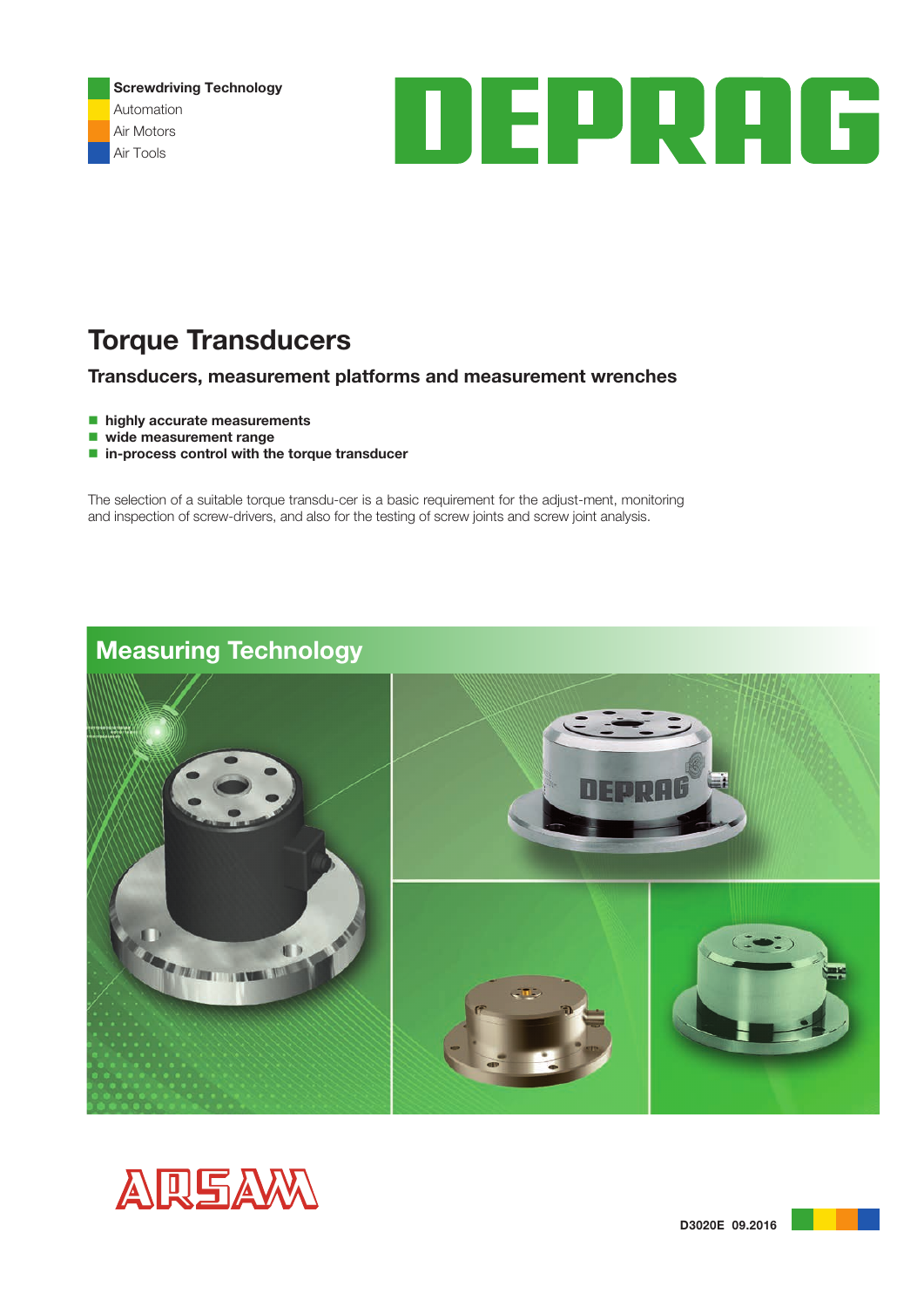#### Example 1:

An operator always assembles the same type of screw using a DEPRAG pneumatic screwdriver. Through the driver shut-off when the preset torque is reached, the assembly is controlled and assured to be accurate. In certain intervals, the screwdrivers are cross-checked using torquetransducers and if deviations occur, readiustments can be made.

Measurement platforms which are intended for stationary use in a measurement laboratory or on a mobile measurement station are suitable for this test.

#### Example 2:

In a fully automatic assembly station, the regular testing of stationary screwdrivers is necessary. The DEPRAG torque wrenches in straight and angle-design, allow the mobile use when testing screwdriverspindles without their removal from an assembly station.

The torque-wrenches can also be used for the re-tightening or loosening of already assembled fastener.

#### Example 3:

Transducers measure the torque directly on the component. When connected to a DEPRAG measuring instrument, this transducers are ideal for torque acquisition and screw joint analysis and are an important component for the optimum quality assurance.

### Physical principles





Torque transducers vary widely in operation and appearance, and work on many different physical principles. The most common of these are:

a strain gage wrapped around a torsion bar, an eddy current transducer, a mechanical (spring or hydraulic) element, and a piezoelectric crystal.

To be effective, the torque transducer must have the following attributes. It must support a sampling rate that will allow the measurement of rapidly changing loads, it must be sufficiently stiff to withstand the peak load, it must have a high degree of linearity, it must be stable under varying environmental conditions, and it must have a good operating lifetime.

DEPRAG offers torque transducers that work on two different physical principles, both meeting these requirements.

- PE (Piezo Electric) Transducer
- DMS (Strain Gage) Transducer

When connected to the correct measuring instrument, each type of torque transducer has applications in the screwdriving technology. The familiar DEPRAG piezoelectric transducer offers a large measuring range and a robust design. For less demanding applications, the strain gage transducer offers an economical alternative.

Function principle of the strain gage transducers

Torque transducers are available as stationary platforms as well as in portable version of straight and angular torque wrenches. Depending on piezo-electric, strain gage or non-contact version the transducers are built to be connected to the relative electronic torquemeters (see brochure D3022E).

Linearity diagram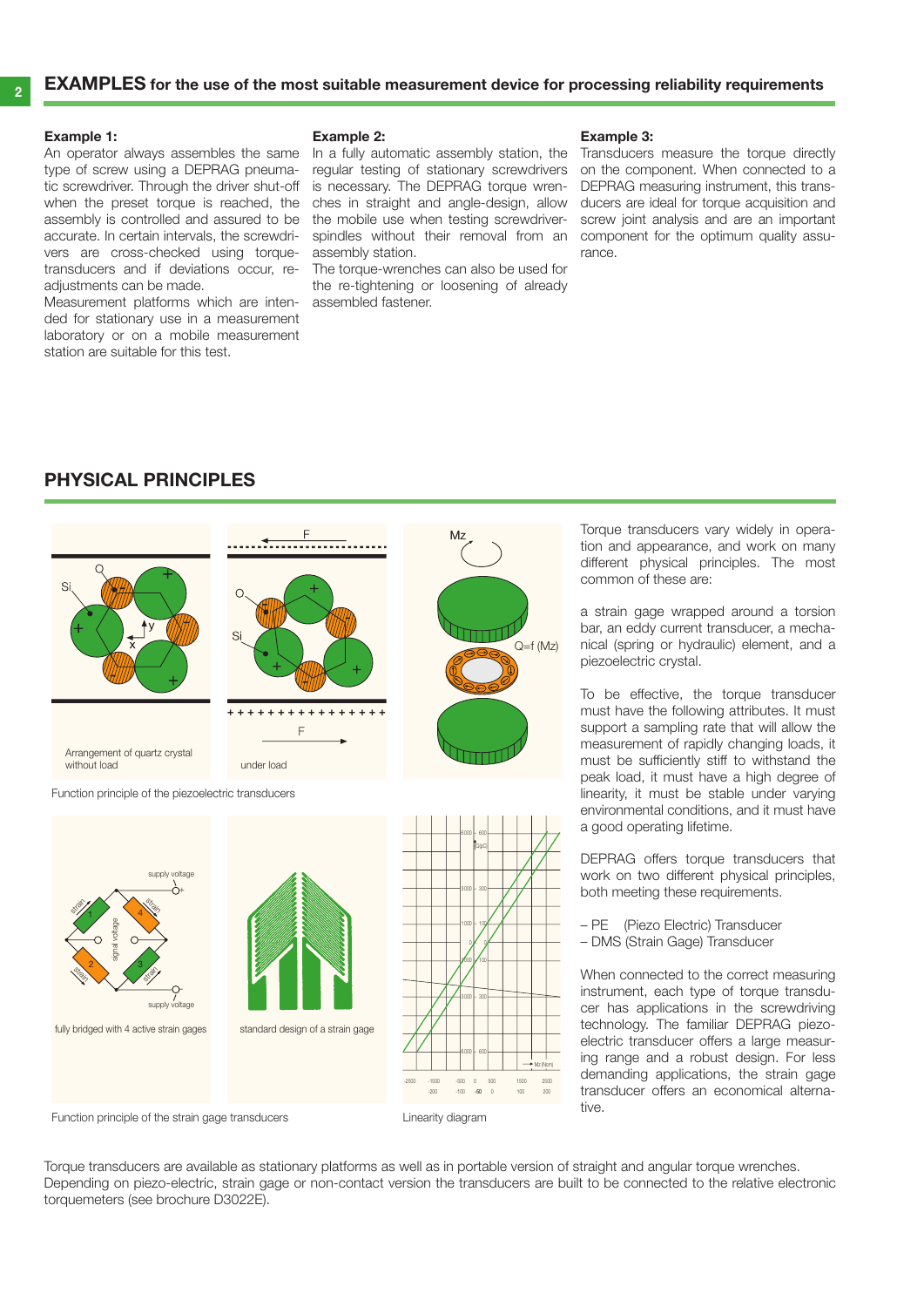# **2 3 TECHNICAL DATA**

## Transducer (DMS, non-contact)

|                            | Type<br>Part no. | V002-E6.3/F6.3<br>385481B | V005-E6.3/F6.3<br>385481C | V010-E6.3/F6.3<br>385481D | V020-E6.3/F6.3<br>385481E |
|----------------------------|------------------|---------------------------|---------------------------|---------------------------|---------------------------|
| Calibrated measuring range | Nm               | $0.2 - 2$                 | $0.5 - 5$                 | - 10                      | $2 - 20$                  |
|                            | in.lbs           | $2 - 18$                  | $4 - 40$                  | $9 - 88$                  | $18 - 177$                |
| Permissible overload       |                  | 100                       | 100                       | 100                       | 30                        |
| Speed max.                 | rom              | 10.000                    | 10.000                    | 10.000                    | 10.000                    |
| Weight approx.             | $kq$ / lbs       | 0.3 / 0.66                | 0.3 / 0.66                | 0.3 / 0.66                | 0.3 / 0.66                |

### Required Accessories

| <b>Measuring Instrument</b>                   |          | Type ME5000, ME5400, ME5600 or type ME6000<br>(see brochure D3022E) |
|-----------------------------------------------|----------|---------------------------------------------------------------------|
| <b>Connector Cable</b>                        |          |                                                                     |
| (for transducer to measuring instrument ME 5) |          |                                                                     |
| Length $2 m / 4 m / 6 m$<br>6.6'/13'/20'      | Part no. | 385486A/B/C                                                         |
| <b>Power Supply</b> for transducer            | Part no. | 800827                                                              |
| connected to measuring instrument ME 5000     |          |                                                                     |
| Power Supply Cable 220 V / 110 V              | Part no. | 812587 / 812295                                                     |

When connected to a DEPRAG measuring instrument, this transducer is ideal for torque acquisition and documentation of all acquired results of screw joints and assembly requirements.

During the actual assembly process, performing torque acquisition and screw-joint analysis is possible. This feature fulfills most or all assembly-process requirements and assures even the highest quality demands.

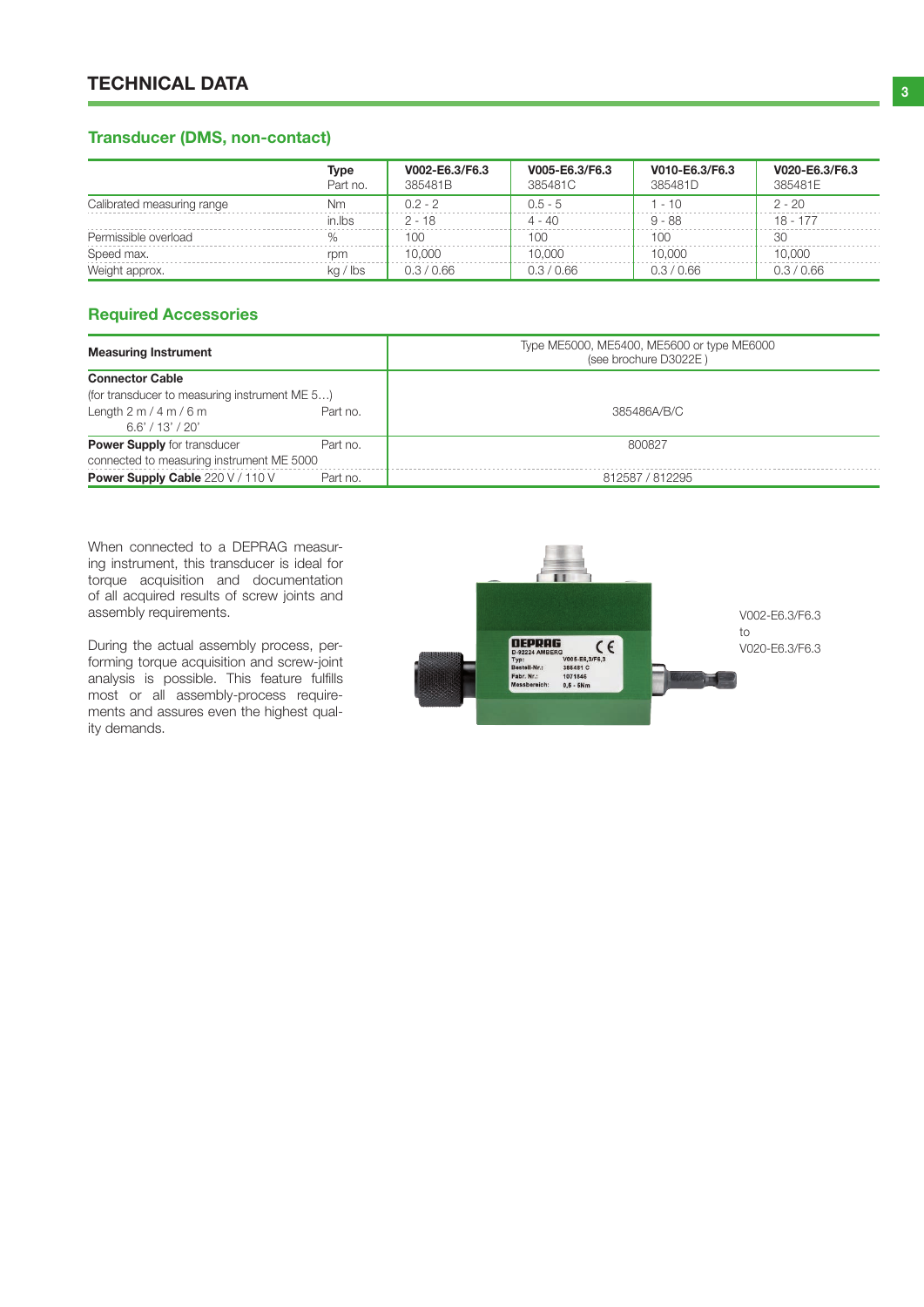#### Piezoelectric (PE) transducers: measuring platforms

|                                   | <b>Type</b><br>Part no. | <b>MP1PE</b><br>408000C | MP25PE<br>360850A            | <b>MP200PE</b><br>373205A | <b>MP1000PE</b><br>408000A |
|-----------------------------------|-------------------------|-------------------------|------------------------------|---------------------------|----------------------------|
| Calibrated measuring range *)     | <b>Nm</b>               | $0.1 - 7$               | $2.5 - 25$<br>22.12 - 221.25 | $20 - 200$                | $50 - 500$<br>442.5 - 4425 |
| Permissible overload              | in.lbs<br>$\%$          | $0.88 - 8.85$<br>20     | -20                          | 177-1770<br>20            | 20                         |
| Sensibility<br>Frequency response | pC / Ncm<br>kHz         | 121.7<br>> 53           | 2.4<br>approx. 15            | approx. 3.5               | 1.0<br>approx. 11          |
| Linearity                         | $\leq$ %                | $+0.2$                  | $+$ $\overline{ }$           | $+$                       | ± 0.5                      |
| Diameter D<br>Weight              | mm / in.<br>kg / lbs    | 109.5 / 4.3<br>1.3/2.9  | $105/41$ /s<br>1.3/2.9       | 140/51/2<br>3.5/7.7       | $200 / 77$ /8<br>16/35.2   |
| Connecting plug                   | type                    | BNC, neg.               | BNC, neq.                    | BNC, neg.                 | 10-32 UNF neg.             |

### Strain gage (DMS) transducers: measuring platforms

|                                           | <b>Type</b>        | <b>MP2DMS</b> | <b>MP7DMS</b>  | MP25DMS                | MP160DMS     | MP500DMS       |
|-------------------------------------------|--------------------|---------------|----------------|------------------------|--------------|----------------|
|                                           | Part no.           | 385200B       | 385200A        | 385200C                | 385200D      | 408088A        |
| Calibrated measuring range *)             | Nm                 | $0.2 - 2$     | $1.05 - 7$     | $2.5 - 25$             | $16 - 160$   | $50 - 500$     |
|                                           | in.lbs             | $1.77 - 17.7$ | $9.29 - 61.95$ | 22.12 - 221.25         | 141.6 - 1416 | 442.5 - 4425   |
| Permissible overload                      | $\%$               | 20            | 20             | 20                     | 20           | 20             |
| Accuracy class                            |                    |               |                |                        |              |                |
| Sensibility                               | mV/V               | 1.5           | 1.8            | 1.8                    | 1.8          |                |
| Operational temperature range             | ℃                  | $0 to + 60$   | $0 to + 60$    | $0 to + 60$            | $0 to + 60$  | $0 to + 60$    |
|                                           | $\circ \mathsf{F}$ | 32 to 140     | 32 to 140      | 32 to 140              | 32 to 140    | 32 to 140      |
| Parameter temperature coefficient % / K   |                    | 0.01          | 0.01           | 0.01                   | 0.01         | 0.01           |
| Zero signal temperature coefficient % / K |                    | 0.02          | 0.02           | 0.02                   | 0.02         | 0.02           |
| Supply voltage (DC)                       |                    | 5             |                | 5                      |              | 12             |
| Diameter D                                | mm / in.           | $105/4$ $1/s$ | $105/41$ /8    | $105/4$ $1\frac{1}{8}$ | 140/51/s     | 229 / 9 $1/64$ |
| Weight                                    | $kq$ / $lbs$       | 1/2.2         | 1/2.2          | 1/2.2                  | 2/4.4        | 18/39.6        |
| Connecting plug                           |                    | 4-pole        | 4-pole         | 4-pole                 | 4-pole       | 12-pole        |

\*) Calibrated measuring range (standard calibration - part no. 3855285 – included in delivery) according to VDI/VDE2646, optional calibration, see page 7. Calibrations for other measuring ranges upon request!

| <b>Required Accessories:</b> | <b>Measuring Instrument</b> (see brochure D3022E).  |
|------------------------------|-----------------------------------------------------|
|                              | <b>Connection Cable and Screwplates see page 6.</b> |

The measuring platforms are well suited ing of the platform into a vice. For spe- Because of such an extreme high grade for the installation into a calibration labo- cially high accuracy demands, or for the installation, even the smallest measuringratory, as well as for the construction of obtaining of extremely small torque values, errors, created by lateral force, deflection, a mobile measuring waggon. The robust we recommend to mount the platform vibration, or misalignment, can be comand sturdy platform design guarantees with its polished lower surface to a table pletely avoided. permanent high measuring accuracies. As top, which has been treated in a similar To ensure optimal measurement condian optional accessory, we offer a clamping fashion. plate, which allows the temporary fasten-

tions we offer screwdriver adapters in combination with linear stands or parallelogram arms (see brochure D3345E).

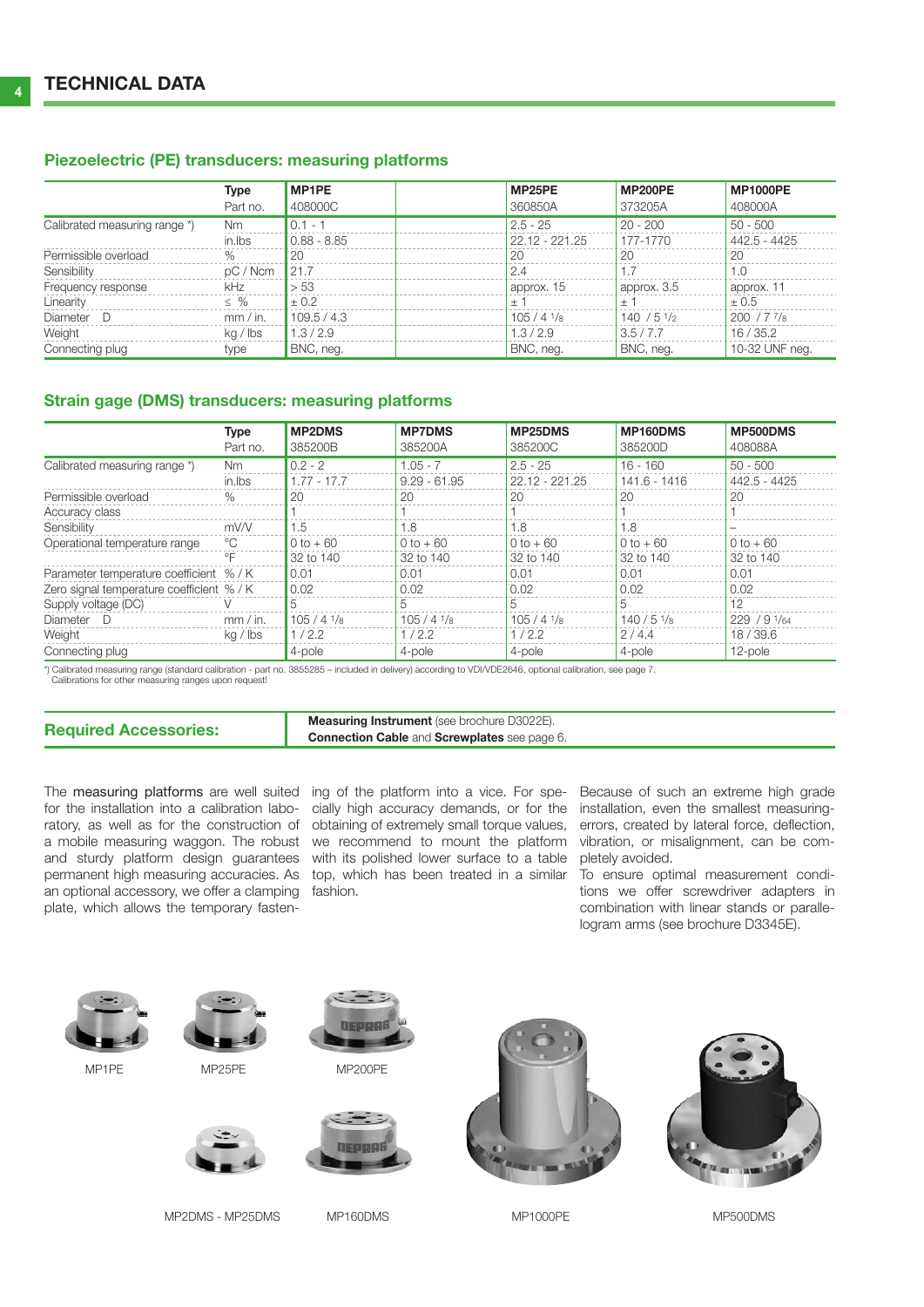#### Piezoelectric (PE) transducer: E-torque wrench

|                               | Type          | MS25PE-W         | MS25PE-WS      |
|-------------------------------|---------------|------------------|----------------|
|                               | Part no.      | 346217A          | 346217C        |
| Calibrated measuring range *) | Nm            | $2.5 - 25$       | $2.5 - 25$     |
|                               | in lbs        | $22.12 - 221.25$ | 22.12 - 221.25 |
| Permissible overload          | $\frac{0}{c}$ | 20               | 20             |
| Sensibility                   | pC / Ncm      | 2.4              | 2.4            |
| Frequency response            | kHz           | approx. 15       | approx. 15     |
| Linearity                     | $\leq$ %      | $\pm$            | $+$            |
| Length                        | mm / in.      | 442 / 17 13 / 32 | 297 / 11 11/16 |
| Weight                        | $kq$ / $lbs$  | 1.1/2.4          | 0.9/1.98       |
| Connecting plug               | type          | BNC, neg.        | BNC, neg.      |

#### Strain gage (DMS) transducers: E-torque wrench

|                                     | Type               | <b>MS2DMS</b> | <b>MS7DMS</b>  | <b>MS7DMS-W</b>           | MS25DMS-W    |
|-------------------------------------|--------------------|---------------|----------------|---------------------------|--------------|
|                                     | Part no.           | 387798B       | 387798A        | 388050A                   | 388050C      |
| Calibrated measuring range *)       | <b>Nm</b>          | $0.2 - 2$     | $1.05 - 7$     | $1.05 - 7$                | $2.5 - 25$   |
|                                     | in.lbs             | $1.77 - 17.7$ | $9.29 - 61.95$ | $9.29 - 61.95$            | 22.12-221.25 |
| Permissible overload                | $\%$               | 20            | 20             | 20                        | 20           |
| Accuracy class                      |                    |               |                |                           |              |
| Sensibility                         | mV/V               | 1.5           | 1.8            | 1.8                       | 1.8          |
| Operational temperature range       | $^{\circ}$         | $0 to + 60$   | $0 to + 60$    | $0 to + 60$               | $0 to + 60$  |
|                                     | $\circ \mathsf{F}$ | 32 to 140     | 32 to 140      | 32 to 140                 | 32 to 140    |
| Parameter temperature coefficient   | % / K              | 0.01          | 0.01           | 0.01                      | 0.01         |
| Zero signal temperature coefficient | $%$ /K             | 0.02          | 0.02           | 0.02                      | 0.02         |
| Supply voltage (DC)                 |                    |               |                |                           |              |
| Length                              | mm / in.           | 186/75/16     | 186 / 7516     | $268/109$ / <sub>16</sub> | $423/165$ /8 |
| Weight                              | $kq$ / $lbs$       | 0.5/1.1       | 0.5/1.1        | 0.5/1.1                   | 0.7/1.5      |
| Connecting plug                     |                    | 4-pole        | 4-pole         | 4-pole                    | 4-pole       |

\*) Calibrated measuring range (standard calibration - part no. 3855285 – included in delivery) according to VDI/VDE2646, optional calibration, see page 7.

Calibrations for other measuring ranges upon request!

**Required Accessories:** Measuring Instrument (see brochure D3022E). Connection Cable and Screwplates see page 6.

The E-torque wrenches allow the test- In connection with the corresponding The E-torque wrench combines the appliing of screwdriver spindles without their torque measuring instrument, the E-torque cation variety of conventional torque wrenremoval from an assembly station.

tightening or loosening the connection.

wrenches can also be used for the testing ches with the precision and the possibiliof a screw connection already, by either ties of upto-date electronic torque measurement.



MS25PE-W MS2DMS





MS7DMS

MS7DMS-W MS25DMS-W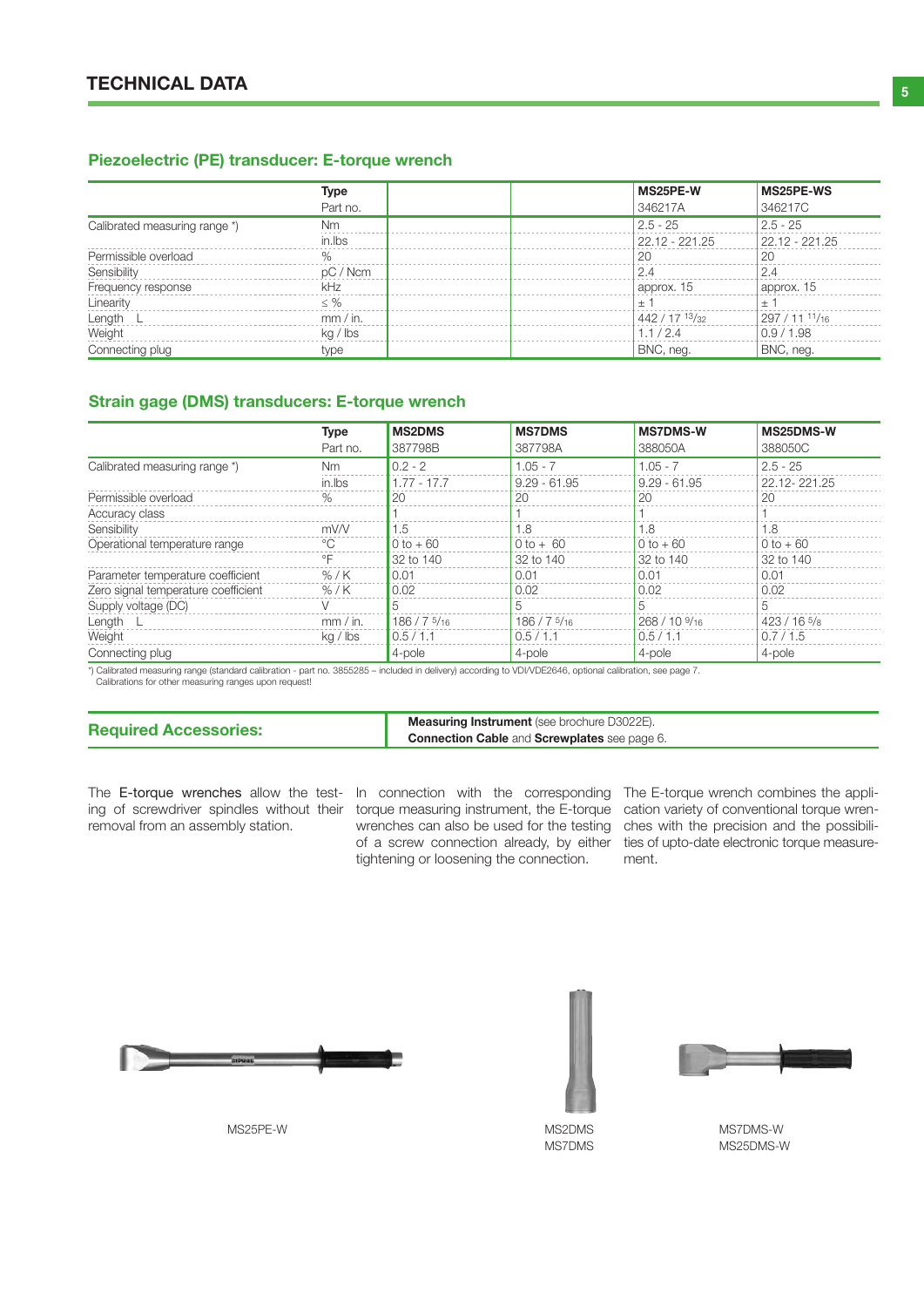## Required Accessories on special request

| For Piezoelectric (PE) transducers: measuring platforms<br>For Piezoelectric (PE) transducer: E-torque wrench |               | <b>Type</b>          | <b>MP1PE</b> |                    |                    | MP25PE             | <b>MP200PE</b> | <b>MP1000PE</b> |
|---------------------------------------------------------------------------------------------------------------|---------------|----------------------|--------------|--------------------|--------------------|--------------------|----------------|-----------------|
|                                                                                                               |               | Type                 |              |                    |                    | MS25PE-W(S)        |                |                 |
| Connection cable to measuring instrument                                                                      | 5 m/16.4 ft.  | Part no.             | 810675       |                    |                    | 810675             | 810675         |                 |
| Connection cable to measuring instrument                                                                      | 1 m/3.3 ft.   | Part no.             |              |                    |                    |                    |                | 810629          |
| For Strain gage (DMS) transducers: measuring platforms                                                        |               | <b>Type</b>          |              | <b>MP2DMS</b>      | <b>MP7DMS</b>      | MP25DMS            | MP160DMS       | MP500DMS        |
| For Strain gage (DMS) transducers: E-torque wrenches,                                                         |               | <b>Type</b>          |              |                    | <b>MS7DMS-W</b>    | MS25DMS-W          |                |                 |
| angle head design                                                                                             |               |                      |              |                    |                    |                    |                |                 |
| For Strain gage (DMS) transducers: E-torque wrenches,                                                         |               | <b>Type</b>          |              | <b>MS2DMS</b>      | <b>MS7DMS</b>      |                    |                |                 |
| straight design                                                                                               |               |                      |              |                    |                    |                    |                |                 |
| Connection cable to measuring instrument                                                                      | 2 m/6.6 ft.   | Part no.             |              | 385493A            | 385493A            | 385493A            | 385493A        | 385486A         |
| Connection cable to measuring instrument                                                                      | 4 m/13.2 ft.  | Part no.             |              | 385493B            | 385493B            | 385493B            | 385493B        | 385486B         |
| Connection cable to measuring instrument                                                                      | 6 m/19.8 ft.  | Part no.             |              | 385493C            | 385493C            | 385493C            | 385493C        | 385486C         |
| Screwplate M1.6: 0.8-2 Ncm                                                                                    | right         | Part no.             | 120422A      |                    |                    |                    |                |                 |
| (for above allen bit AF1.5)                                                                                   | left          | Part no.             |              |                    |                    |                    |                |                 |
| Screwplate M1.6: 2-6 Ncm                                                                                      | right         | Part no.             | 120422B      |                    |                    |                    |                |                 |
| (for above allen bit AF1.5)                                                                                   | left          | Part no.             |              |                    |                    |                    |                |                 |
| Screwplate M2.5: 6-16 Ncm                                                                                     | right         | Part no.             | 120424A      |                    |                    |                    |                |                 |
| (for above allen bit AF2)                                                                                     | left          | Part no.             |              |                    |                    |                    |                |                 |
| Screwplate M2.5: 16-40 Ncm                                                                                    | right         | Part no.             | 120424B      |                    |                    |                    |                |                 |
| (for above allen bit AF2)                                                                                     | left          | Part no.             |              |                    |                    |                    |                |                 |
| Screwplate M4: 40-100 Ncm                                                                                     | right         | Part no.             | 120426E      |                    |                    |                    |                |                 |
| (for above allen bit AF3)                                                                                     | left          | Part no.             |              |                    |                    |                    |                |                 |
| Screwplate M1.6: 0.06-0.12 Nm                                                                                 | right         | Part no.             |              | 120571A            | 120571A            | 120571A            |                |                 |
| (for above allen bit AF1.5)                                                                                   | left          | Part no.             |              |                    |                    |                    |                |                 |
| Screwplate M2: 0.12-0.25 Nm<br>(for above allen bit AF1.5)                                                    | right         | Part no.             |              | 120572A<br>120572B | 120572A<br>120572B | 120572A<br>120572B |                |                 |
|                                                                                                               | left          | Part no.             |              |                    |                    |                    |                |                 |
| Screwplate M2.5: 0.25-0.5 Nm<br>(for above allen bit AF2)                                                     | right<br>left | Part no.<br>Part no. |              | 120573A<br>120573B | 120573A<br>120573B | 120573A<br>120573B |                |                 |
| Screwplate M3: 0.5-0.9 Nm                                                                                     | right         | Part no.             |              | 120574A            | 120574A            | 120574A            | 120574A        |                 |
| (for above allen bit AF2.5)                                                                                   | left          | Part no.             |              | 120574B            | 120574B            | 120574B            | 120574B        |                 |
| Screwplate M4: 0.9-2.2 Nm                                                                                     | right         | Part no.             |              | 120575A            | 120575A            | 120575A            | 120575A        |                 |
| (for above allen bit AF3)                                                                                     | left          | Part no.             |              | 120575B            | 120575B            | 120575B            | 120575B        |                 |
| Screwplate M5: 2.2-5 Nm                                                                                       | right         | Part no.             |              |                    | 120576A            | 120576A            | 120576A        |                 |
| (for above allen bit AF4)                                                                                     | left          | Part no.             |              |                    | 120576B            | 120576B            | 120576B        |                 |
| Screwplate M6: 5-8 Nm                                                                                         | right         | Part no.             |              |                    | 120577A            | 120577A            | 120577A        |                 |
| (for above allen bit AF5)                                                                                     | left          | Part no.             |              |                    | 120577B            | 120577B            | 120577B        |                 |
| Screwplate M8: 8-25 Nm                                                                                        | right         | Part no.             |              |                    |                    | 120578A            | 120578A        |                 |
| (for above allen bit AF6)                                                                                     | left          | Part no.             |              |                    |                    | 120578B            | 120578B        |                 |
| Screwplate M10: 17-35 Nm                                                                                      | right         | Part no.             |              |                    |                    |                    | 120579A        |                 |
| (for above socket AF17)                                                                                       | left          | Part no.             |              |                    |                    |                    | 120579B        |                 |
| Screwplate M12: 35-60 Nm                                                                                      | right         | Part no.             |              |                    |                    |                    | 120580A        |                 |
| (for above socket AF19)                                                                                       | left          | Part no.             |              |                    |                    |                    |                |                 |
| Screwplate M14: 60-100 Nm                                                                                     | right         | Part no.             |              |                    |                    |                    | 120446C        |                 |
| (for above socket AF22)                                                                                       | left          | Part no.             |              |                    |                    |                    |                |                 |
| Screwplate M16: 100-200 Nm                                                                                    | right         | Part no.             |              |                    |                    |                    | 120446D        |                 |
| (for above socket AF24)                                                                                       | left          | Part no.             |              |                    |                    |                    |                |                 |

## More Accessories on special request

| Bit adapter, hex. drive female<br>DIN ISO 1173 F6.3 (1/4")        | Part no. |                  | 120489A | 120489A | 120489A | 120489A |  |
|-------------------------------------------------------------------|----------|------------------|---------|---------|---------|---------|--|
| Socket adapter, square drive male<br>DIN 3121 E12.5 (1/2")        | Part no. |                  | 120488A | 120488A | 120488A | 120488A |  |
| Clamping plate for clamping<br>the torque dynamometer into a vice |          | Part no. 120436A | 120436A | 120436A | 120436A | 120436A |  |





plate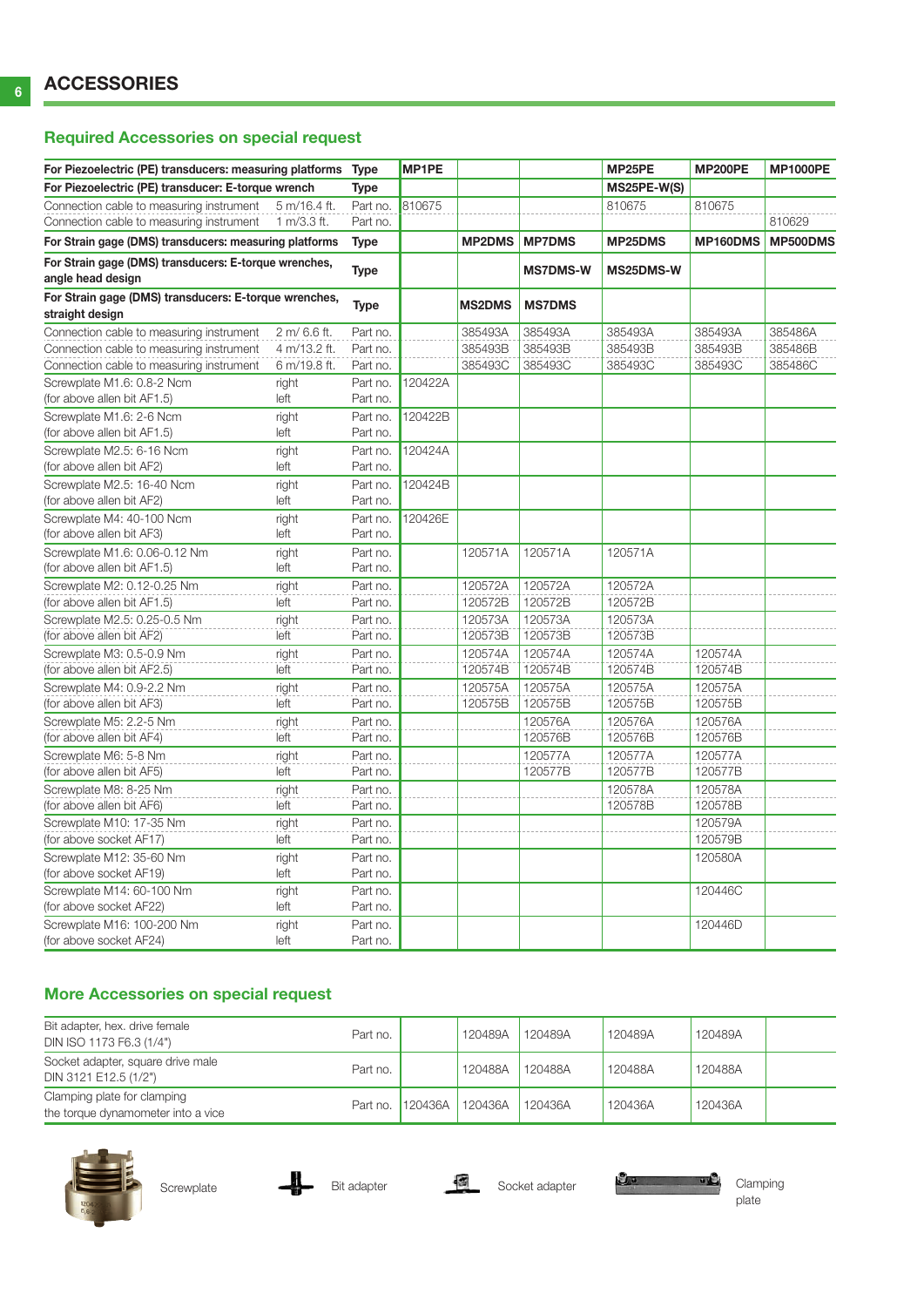#### Calibration of DEPRAG measurement transducer or factory calibration of a measurement device or measurement electronic - for special order

| DAkkS-calibration in accordance with DIN 51309<br>Strain gauge measurement transducer<br>Load right/left<br>3 mounting positions<br>8 measurement points<br>DAkkS-calibration certificate<br>Part no.                 | 3855281                                                                   | Factory calibration in accordance with DIN 51309<br>Strain gauge or piezo measurement transducer<br>Load right/left<br>3 mounting positions<br>8 measurement points<br>Factory calibration certificate<br>Part no.    | 3855282                                                                                                                       |
|-----------------------------------------------------------------------------------------------------------------------------------------------------------------------------------------------------------------------|---------------------------------------------------------------------------|-----------------------------------------------------------------------------------------------------------------------------------------------------------------------------------------------------------------------|-------------------------------------------------------------------------------------------------------------------------------|
| Factory calibration in accordance with DIN 51309<br>Strain gauge or piezo measurement transducer<br>Load right<br>3 mounting positions<br>8 measurement points<br>Factory calibration certificate<br>Part no.         | 3855283                                                                   | Factory calibration in accordance with VDI/VDE 2646<br>Strain gauge or piezo measurement transducer<br>Load right/left<br>2 mounting positions<br>8 measurement points<br>Factory calibration certificate<br>Part no. | 3855284                                                                                                                       |
| Strain gauge or piezo measurement transducer<br>Load right<br>2 mounting positions<br>8 measurement points<br>Factory calibration certificate<br>Used for first calibration<br>Standard for recalibration<br>Part no. | Factory calibration (Standard) in accordance with VDI/VDE 2646<br>3855285 | <b>Factory calibration of measurement device</b><br>or measurement electronic<br>or measurement electronic in accordance with DIN ISO 9001.<br>protocol with proof of traceability to national standards.<br>Part no. | Inspection and calibration of a torque measurement device<br>as well as the creation of a corresponding measurement<br>000768 |
| <b>Factory calibration of torque transducers</b><br>DMS non-contact<br>Documentation by factory certificate<br>Part no.                                                                                               | 000769                                                                    |                                                                                                                                                                                                                       |                                                                                                                               |

# TECHNICAL DATA

## Mechanical torque wrenches

|                                                                         | Part no.  | 804686         | 804687         | 804688       | 804689         |
|-------------------------------------------------------------------------|-----------|----------------|----------------|--------------|----------------|
| Measuring range                                                         | Nm/in.lbs | $0 - 3.4 / 30$ | $0 - 8.4 / 74$ | $0 - 17/150$ | $0 - 60 / 531$ |
| Increment                                                               | Nm/in.lbs | 0.1 / 0.89     | 0.2/1.77       | 0.5/4.43     | 1/8.85         |
| Drive (square male)                                                     |           | 1/4"           | 1/4"           | 3/8"         | 3/8"           |
| <b>Optional equipment</b>                                               |           |                |                |              |                |
| Bit adapter *)                                                          | Part no.  | 803965         | 803965         | 803966       | 803966         |
| $\cdots$ $\cdots$ $\cdots$ $\cdots$ $\cdots$ $\cdots$ $\cdots$ $\cdots$ |           |                |                |              |                |

\*) Inserting tools see leaflet D 3320 E

The mechanical torque wrenches (manual indicator design) can be used for simple adjustment or control tasks. To obtain the torque of a screw connection, simply retighten the fastener. The use of a mechanical torque wrench allows the fast appraisal of tightening torque values.